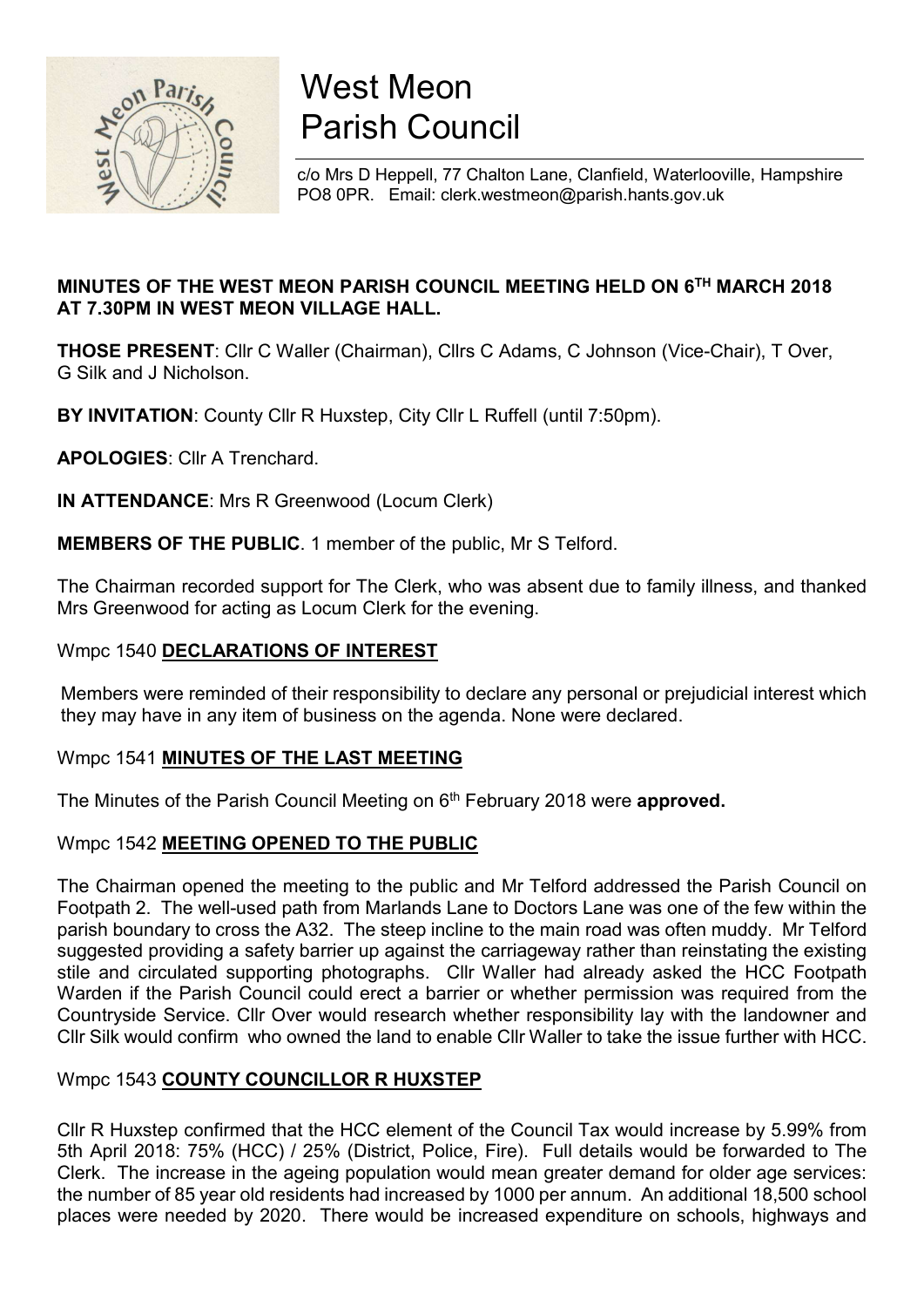provision for more care homes. Improvements at the Winnall roundabout would take several years to complete. Savings of £145M were required to balance the budget. HCC would continue to seek Government approval to charge £1 per visit to Recycling Centres, which could generate £6M per annum, and £10 to issue a concessionary bus pass. It was noted that Hampshire was allocated £100 per head of population (php) per annum compared to £135 php for Nottinghamshire, which equated to an additional £375M.

Cllr Waller queried the new bollards in West Meon High Street which appeared to have been installed without consultation.Two wooden posts had also been installed and subsequently removed. The bollards were inappropriate in the Conservation Area. Residents had asked why the work had been carried out and how much it had cost. Cllr Huxstep offered to establish if the work had been carried out by Highways and whether it was on a trial basis.

Cllr Waller reported that the broken speed limit signs in Church Lane, west of the Primary School, still had not been replaced. The ditches on the A32 south of West Meon and Warnford were full and needed digging out to prevent surface flooding. The milestone on the A32 at the top of the hill below Betty's field had been missing for about two years. It was not known whether the milestone had been removed by Highways or had been stolen. It was **agreed** that Cllr Waller would provide grid references for Cllr Huxstep to make enquiries.

## Wmpc 1544 CITY COUNCILLOR L RUFFELL

Cllr L Ruffell advised that his report had been sent to The Clerk for circulation. For a Band D property, the WCC Council Tax for 2018/19 would increase from 134.99 to £138.92 (2.9%) ; £87.10 (Social Care), £177.46 (Police) and £65.74 (Fire & Rescue). To address problems experienced by emergency vehicles on call, Cllr Ruffell had met Cllr C Horrill (Leader WCC) to discuss whether unnamed roads and lanes should be named. A questionnaire would be circulated for parishes to consider whether they wished any unnamed roads and lanes to be named. Cllr Ruffell advised that Cllr Thacker had resigned and that there would be a by-election in the Upper Meon Valley on 3rd May. Cllr Ruffell proposed bringing Hugh Lumby, a prospective candidate, to the next meeting and this was accepted on the understanding that Mr Lumby attended as a member of the public.

#### Wmpc 1545 CLERK'S REPORT

The Clerk's Report would be presented at the next meeting.

## TO RECEIVE WORKING GROUPS

#### Wmpc 1546 PLANNING

No applications had been listed for consideration.

Cllr Waller advised that there would be an update on the Village Design Statement (VDS) at the Annual Parish Meeting (APM).

## Wmpc 1547 FINANCE AND ADMINISTRATION.

Finance Budget and Wish List

It was agreed to allocate £2000 to the booklet on the Great War.

It was agreed to allocate £500 to the green initiative, a specific metal bank for aluminum cans.

It was **agreed** to allocate £250 to additional shelving, flyers etc for West Meon Tourist Information Centre (old phone box).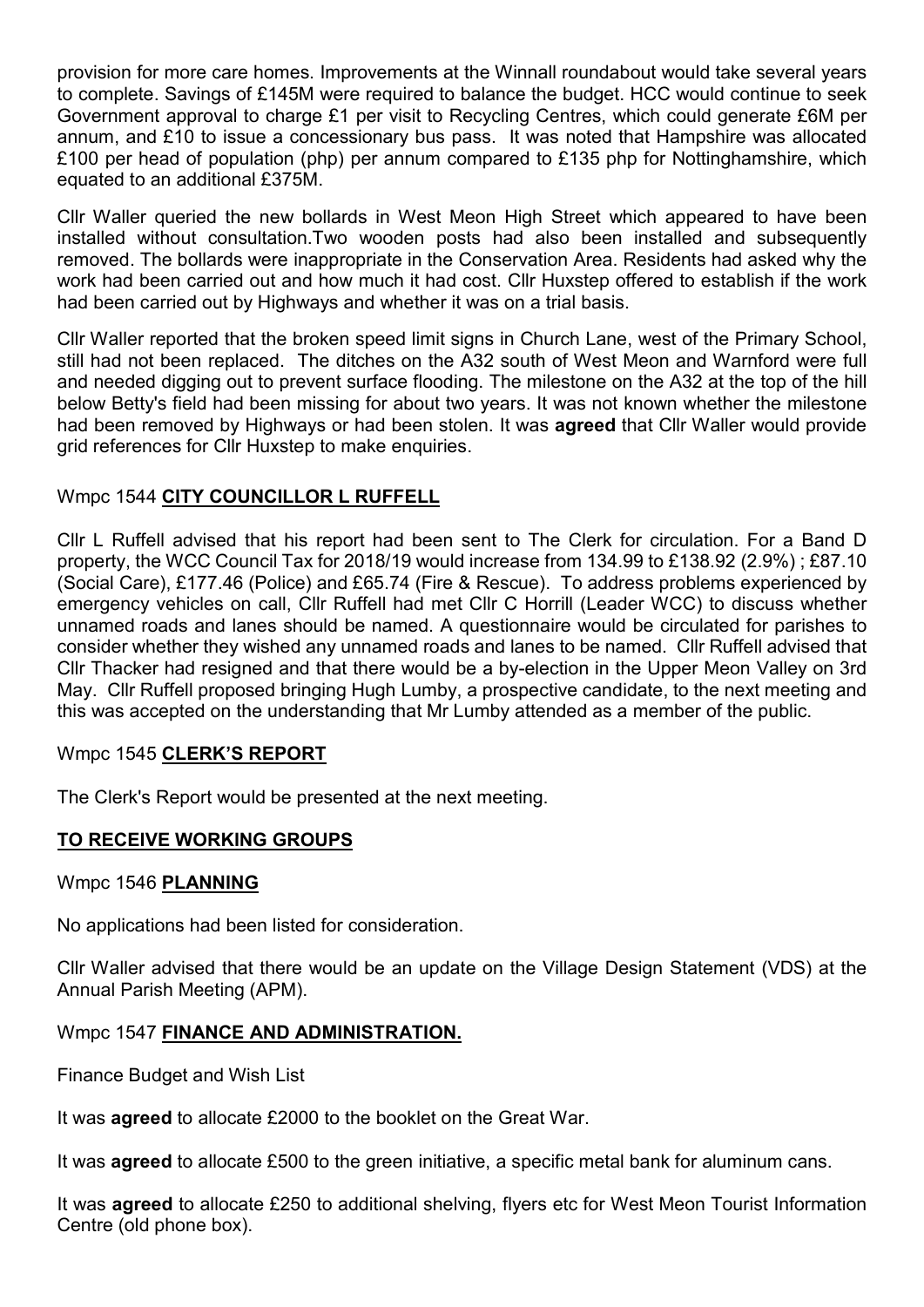It was **agreed** to allocate £1000 to a contingency for the Lengthsman in case it became necessary for the Parish Council to make a contribution to ensure the continuation of the scheme.

It was noted that the works to replace fencing and rubber chip surfacing at the Recreation Ground would be completed on 26th March.

Cllr Johnson raised the planting of trees to soften the barrier by the meadow on the approach to West Meon from Warnford. It was suggested that the proposal was included in the VDS work as there might be other areas to consider.

#### Schedule of Payments agreed.

#### Date 6th March 2018

Ch 300422 Mr T Hickmore refurbish phone box(included grant of £500 from Cllr R Huxstep) **E1088** Ch 300423 D Heppell salary

Cllr Waller reported that Mr C Fisher would paint and repair the bus shelter during three month's leave from the Navy. Mr Fisher had also given the Sports Club some heavy duty redundant naval rope. The Parish Council greatly appreciated the voluntary help from Mr Fisher.

Cllr Over had attended a Data Protection Seminar. The Parish Council must appoint a Data Protection Officer and a Data Control Officer. Cllr Over would meet Cllr Nicholson and Cllr Adams to discuss the amendments required and report back to the Parish Council.

Cllr Waller proposed that, as many of the community organisations held separate AGMs which were often poorly attended, their written reports be presented at the 2018 Annual Parish Meeting. This could result in a wider village audience. No verbal reports could be given. Cllr Waller would gauge opinion with an article for the Parish Magazine. There would be five presentations on the VDS in place of a speaker at the APM on Thursday 17th May.

#### Wmpc 1548 HIGHWAYS AND TRANSPORTATION

Cllr Waller said it was important to ensure that the salt bins were replenished. The need for additional salt bins was discussed. It was **agreed** that Cllr Silk would verify whether a bin had already been provided for Doctors Lane: if not Cllr Waller would request HCC to install a salt bin.

Cllr Waller had reported the incident whereby two schoolchildren passengers for the number 67 bus were stranded by the driver to Stagecoach. One child was injured attempting to board the bus, the other was asthmatic.

#### Wmpc 1549 COMMUNITY, HOUSING AND RECREATION

It was agreed that a grant £1500 should be awarded to the Village Shop to increase the cafe seating outside by 50% and to install CCTV, and this would include £300 (one-third) for the proposed Village Entry Sign. The Thomas Lord and Meon Valley Butchers are contributed £600 (two-thirds), the total cost being £900.

It was noted that 60 loaves were stolen during the recent burglary at 3.30 am coinciding with the bread delivery.